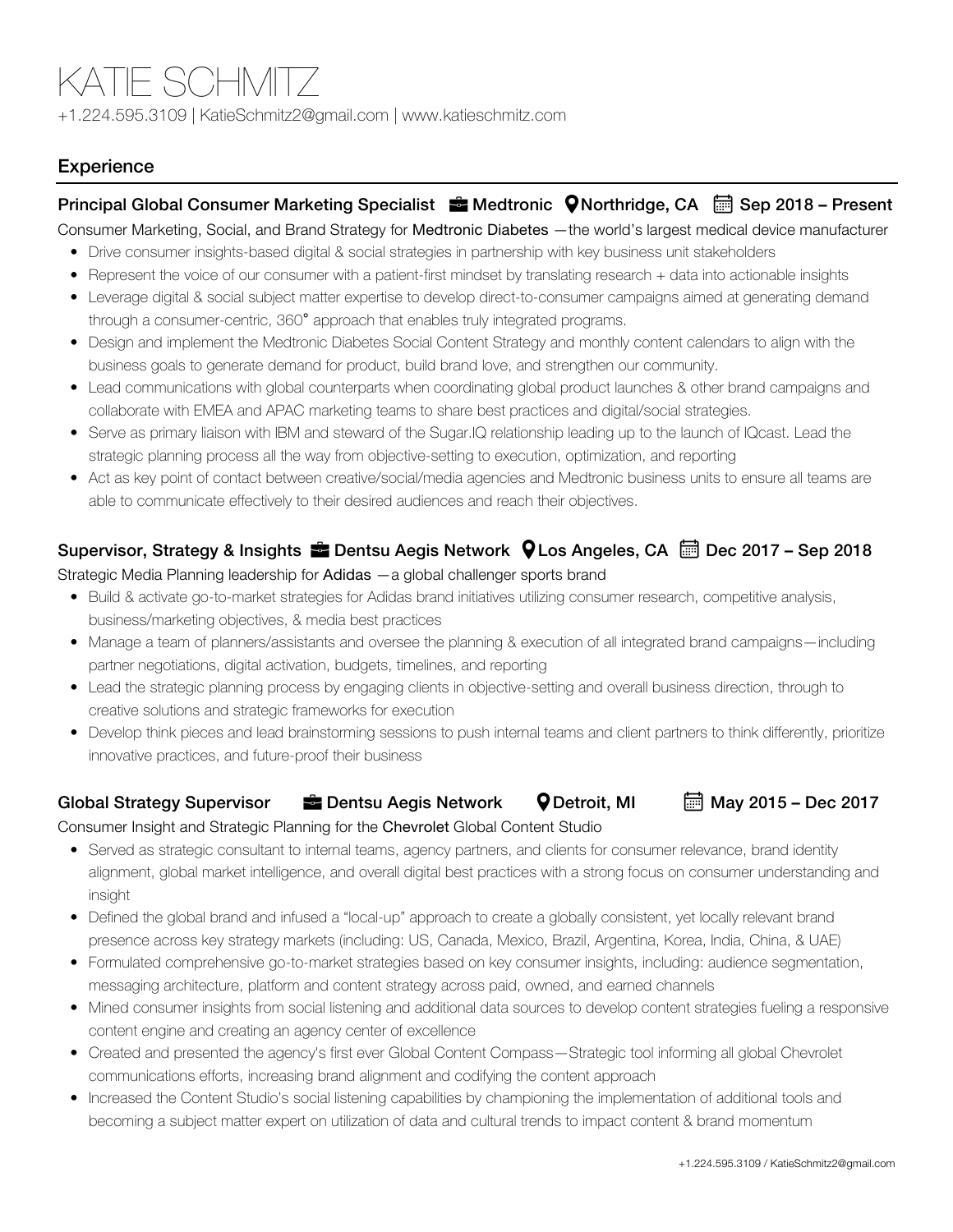## Strategic Leadership for Kimberly-Clark brands (U by Kotex, Poise, Depend, Pull-Ups, and GoodNites)

- Conducted consumer ethnography, qualitative & quantitative data synthesis, persona development, and journey mapping to develop a 360° view of each consumer segment
- Performed extensive brand research, competitive audits, concept testing, and additional forms of market analysis to glean actionable insights and support strategic recommendations
- Created briefs and strategic POVs based on intimate understanding of the target and brand objectives which were presented to creative and internal teams for development
- Implemented CRM best practices with key client leadership resulting in the launch of advanced engagement scoring and customer lifetime value analysis for multiple brands—a crucial step in redefining audience intelligence for the agency

#### Digital Strategist **External Detroit, MI** May 2013 – April 2014

#### Lead CRM Strategist and Digital Content Planner for Cadillac

- Crafted digital marketing strategies based on syndicated and technographic research, which included strategic pillars & brand architecture, web personas, customer journey, brand ecosystem, and overall strategy for digital integration across multiple channels, platforms, and devices
- Touchpoints included social media, blog and website integration, online advertising, paid social, paid search, SEO, mobile presence, email marketing and CRM integration, as well as an abundance of ever-emerging interaction opportunities integrated with traditional offline ad mediums
- Served as thought leader in aligning digital marketing strategy with client's business goals and objectives and drove high-level discussions on the role of digital within the total marketing ecosystem
- Presented CRM best practices and innovations to client leadership and agency partners to improve Cadillac CRM efforts

# Marketing Associate  $\frac{1}{2}$  See3 Communications  $\frac{1}{2}$  Chicago, IL  $\frac{1}{2}$  Jan 2013 – May 2013

Digital Marketing and Analytics Support at an Interactive digital agency working with non-profits and social causes

- Crafted monthly analytics dashboards & present to agency stakeholders on digital marketing performance metrics including: social media engagement, email & blog reach, and web analytics
- Developed web content for email marketing, social media, and company blog efforts, and assisted project management and coordination with responsible parties to ensure timely execution of client deliverables

# Digital Marketing Associate **Medicial School Containslland Container**  $\bullet$  Northridge, CA  $\Box$  May 2012  $-$  Aug 2012

CRM and Lead Nurture Strategy Direction at the largest medical device manufacturer in the world

- Developed strategies for large-scale customer acquisition campaigns; was instrumental in launching Medtronic's first-ever lead nurture initiative, redefining their approach to Customer Relationship Management
- Focused on program strategy development, consumer re-segmentation & progressive profiling, project management & planning, coordination with large creative agencies, and additional consumer marketing efforts

# Market Research Intern  $\frac{1}{2}$  Insight Consulting Group  $\bullet$  Chicago, IL  $\Box$  Jan 2012 – May 2012

### Market Research and Insight generation for a variety of CPG and medical device brands

• Gained valuable knowledge about market research methodology and how such information can inform strategic activations by observing focus groups, synthesizing the data collected, and converting it to usable market insight for a variety of brands



Senior Strategist **Senior Strategist Senior Strategist C** Organic, Inc. **C** Troy, MI **Apr 2014 – May 2015**